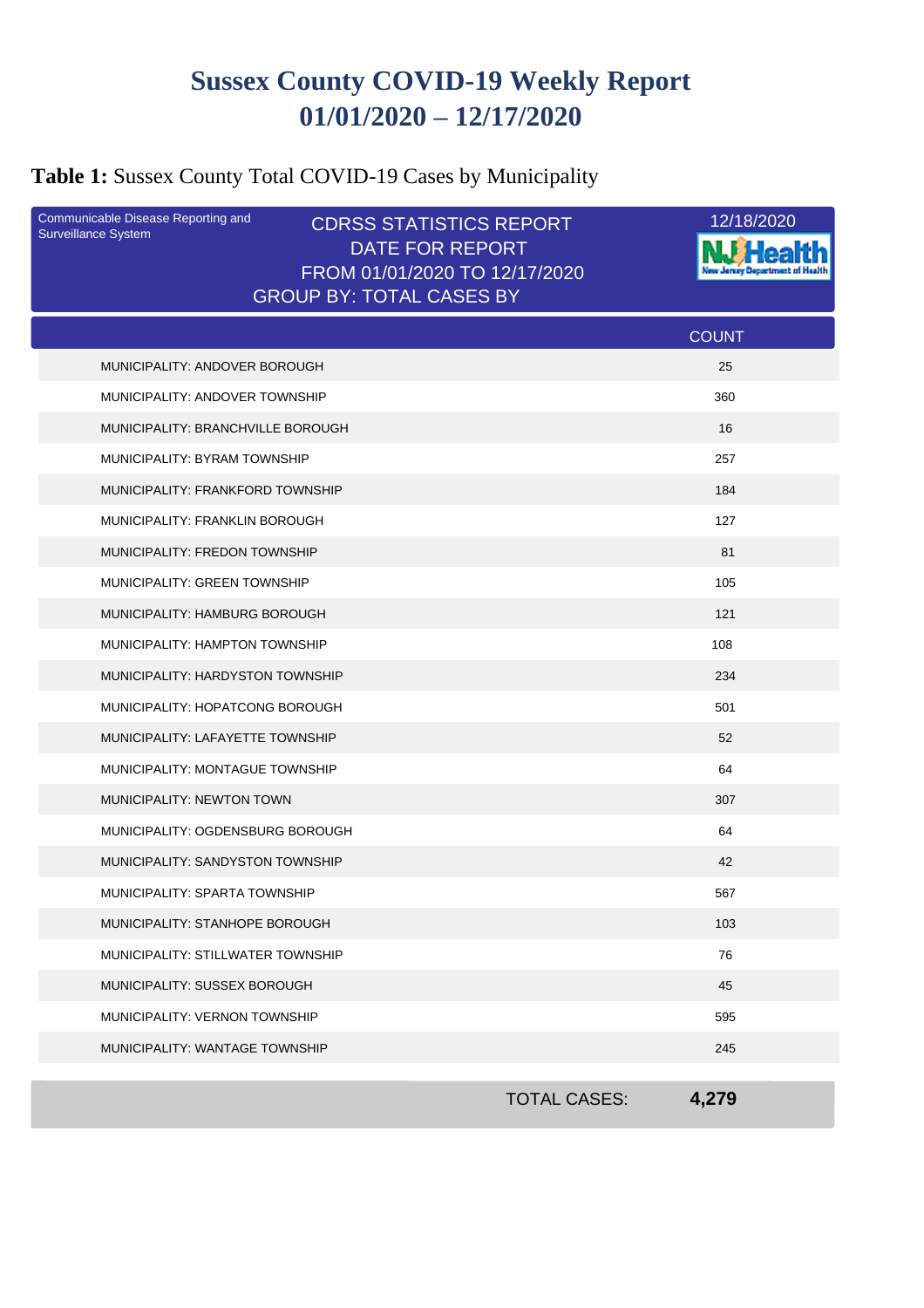



**Figure 2:** Sussex County Positive COVID-19 Cases by Reported Date



Sussex County COVID-19 Positive Cases, by Municipality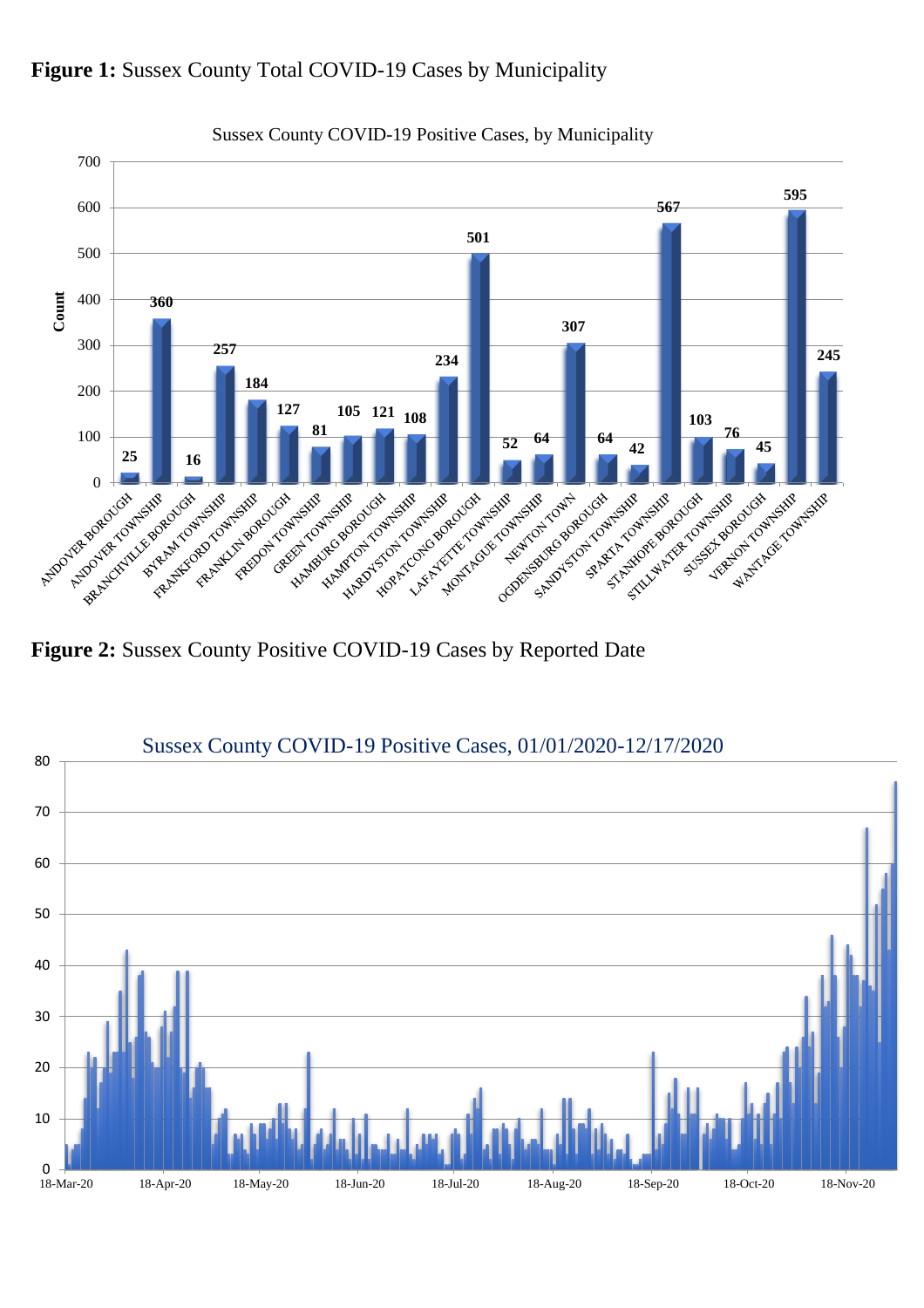**Table 2:** Sussex County Positive COVID-19 Cases by Gender

| <b>Gender</b> | Count | <b>Percentage</b> |
|---------------|-------|-------------------|
| Female        | 2,156 | 50%               |
| Male          | 2.123 | 50%               |

**Figure 3:** Sussex County Positive COVID-19 Cases by Gender





**Table 3:** Sussex County Positive COVID-19 Cases by Race

| Race                                      | Count | Percentage |
|-------------------------------------------|-------|------------|
| AMERICAN INDIAN OR ALASKAN NATIVE         |       | 0.1%       |
| <b>ASIAN</b>                              | 95    | 2%         |
| <b>BLACK OR AFRICAN AMERICAN</b>          | 129   | 3%         |
| NATIVE HAWAIIAN OR OTHER PACIFIC ISLANDER | h     | 0.2%       |
| <b>OTHER</b>                              | 190   | 4.5%       |
| <b>WHITE</b>                              | 3,831 | 89.5%      |
| <b>UNKNOWN</b>                            | 24    | 0.5%       |

**Figure 4:** Sussex County Positive COVID-19 Cases by Race

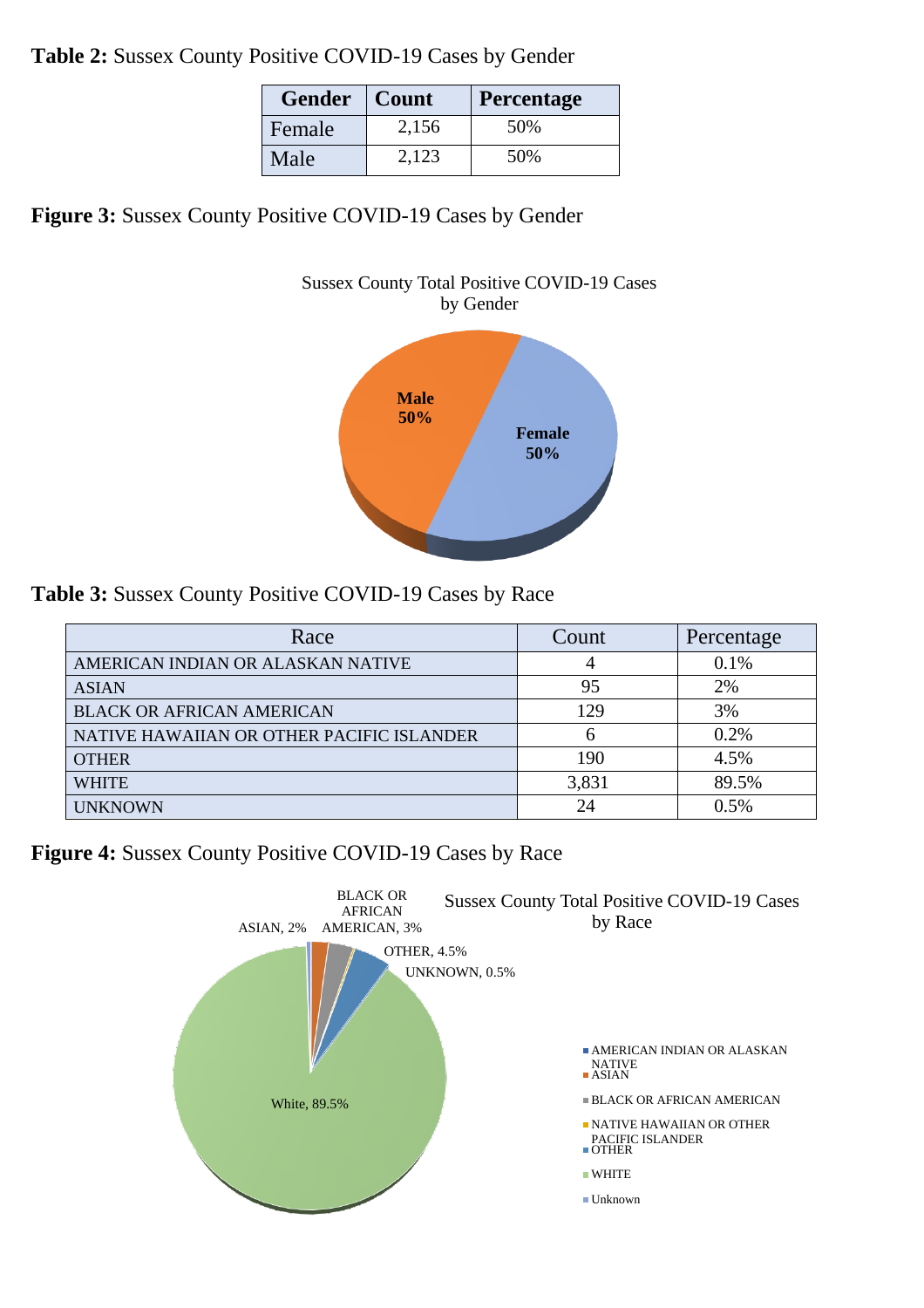### **Table 4:** Sussex County Positive COVID-19 Cases by Age

| Minimum Age | Average Age | Maximum Age |
|-------------|-------------|-------------|
| Month       | 45Y 3M      | 105Y 10M    |

## **Figure 5:** Sussex County Positive COVID-19 Cases by Age Group

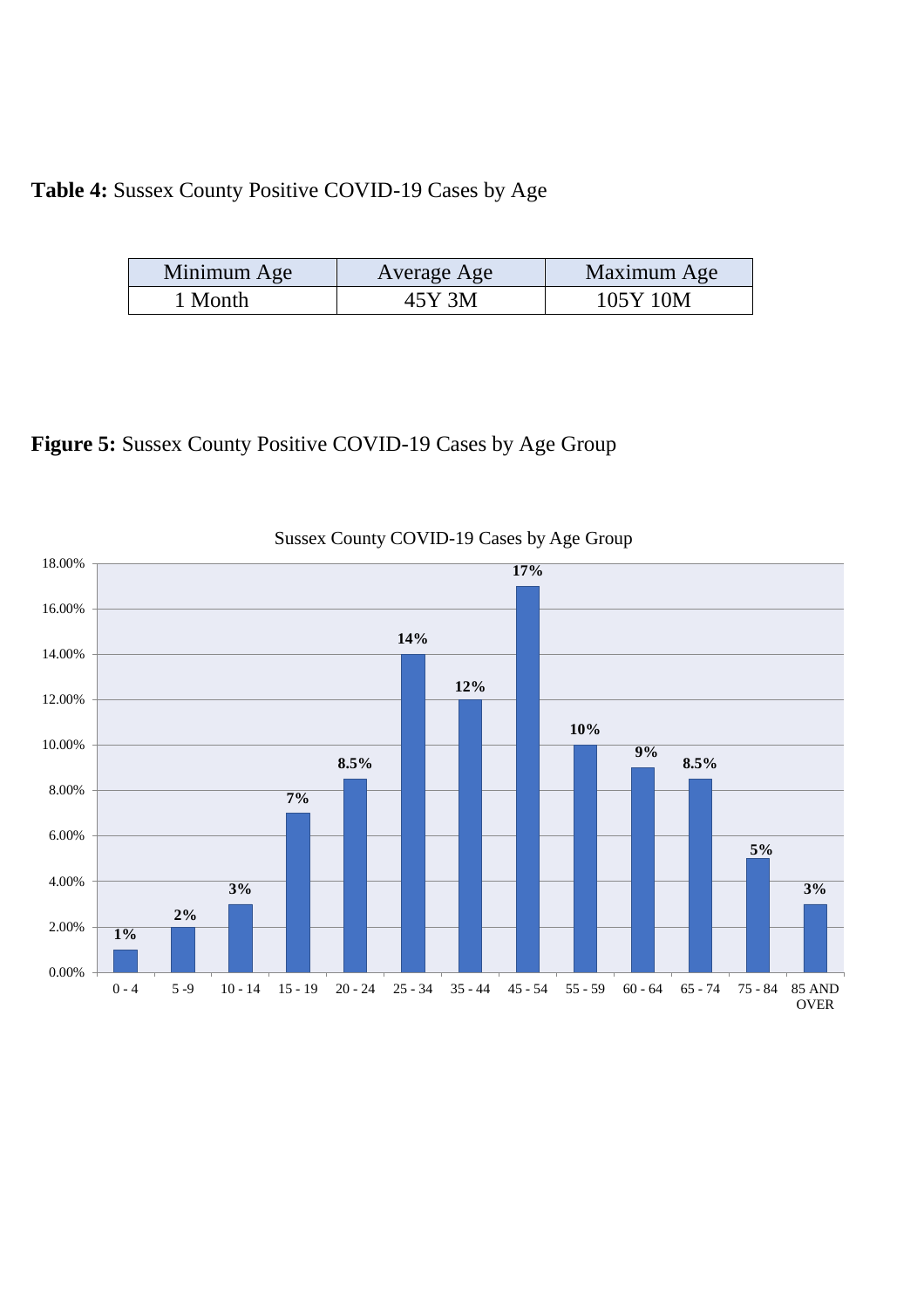#### **Table 5:** Sussex County COVID-19 Deaths by Municipality, 01/01/2020 - 12/17/2020

Surveillance System

#### Communicable Disease Reporting and **CDRSS STATISTICS REPORT** 12/18/2020<br>Surveillance System DATE FOR REPORT FROM 01/01/2020 TO 12/17/2020 GROUP BY: DEATHS BY MUNICIPATILTY



|                                  | <b>COUNT</b>   |
|----------------------------------|----------------|
| MUNICIPALITY: ANDOVER TOWNSHIP   | 115            |
| MUNICIPALITY: BYRAM TOWNSHIP     | 5              |
| MUNICIPALITY: FRANKFORD TOWNSHIP | 23             |
| MUNICIPALITY: FRANKLIN BOROUGH   | $\overline{2}$ |
| MUNICIPALITY: FREDON TOWNSHIP    | $\mathbf{1}$   |
| MUNICIPALITY: HAMBURG BOROUGH    | $\overline{2}$ |
| MUNICIPALITY: HAMPTON TOWNSHIP   | 3              |
| MUNICIPALITY: HARDYSTON TOWNSHIP | 3              |
| MUNICIPALITY: HOPATCONG BOROUGH  | $\overline{7}$ |
| MUNICIPALITY: LAFAYETTE TOWNSHIP | $\mathbf{1}$   |
| MUNICIPALITY: MONTAGUE TOWNSHIP  | $\overline{4}$ |
| MUNICIPALITY: NEWTON TOWN        | 13             |
| MUNICIPALITY: OGDENSBURG BOROUGH | 2              |
| MUNICIPALITY: SANDYSTON TOWNSHIP | $\mathbf{1}$   |
| MUNICIPALITY: SPARTA TOWNSHIP    | 12             |
| MUNICIPALITY: STANHOPE BOROUGH   | $\mathbf{1}$   |
| MUNICIPALITY: SUSSEX BOROUGH     | $\mathbf{1}$   |
| MUNICIPALITY: VERNON TOWNSHIP    | 9              |
| MUNICIPALITY: WANTAGE TOWNSHIP   | $\mathbf{1}$   |
| <b>TOTAL FOR PAT DIED</b>        | 206            |

#### **Table 6:** Sussex County New Reported COVID-19 Related Deaths - 12/17/2020

| <b>Deceased</b> | Age | <b>Gender</b> | <b>Township</b> | Date of Death | <b>Case Status</b> |
|-----------------|-----|---------------|-----------------|---------------|--------------------|
|                 |     |               |                 |               |                    |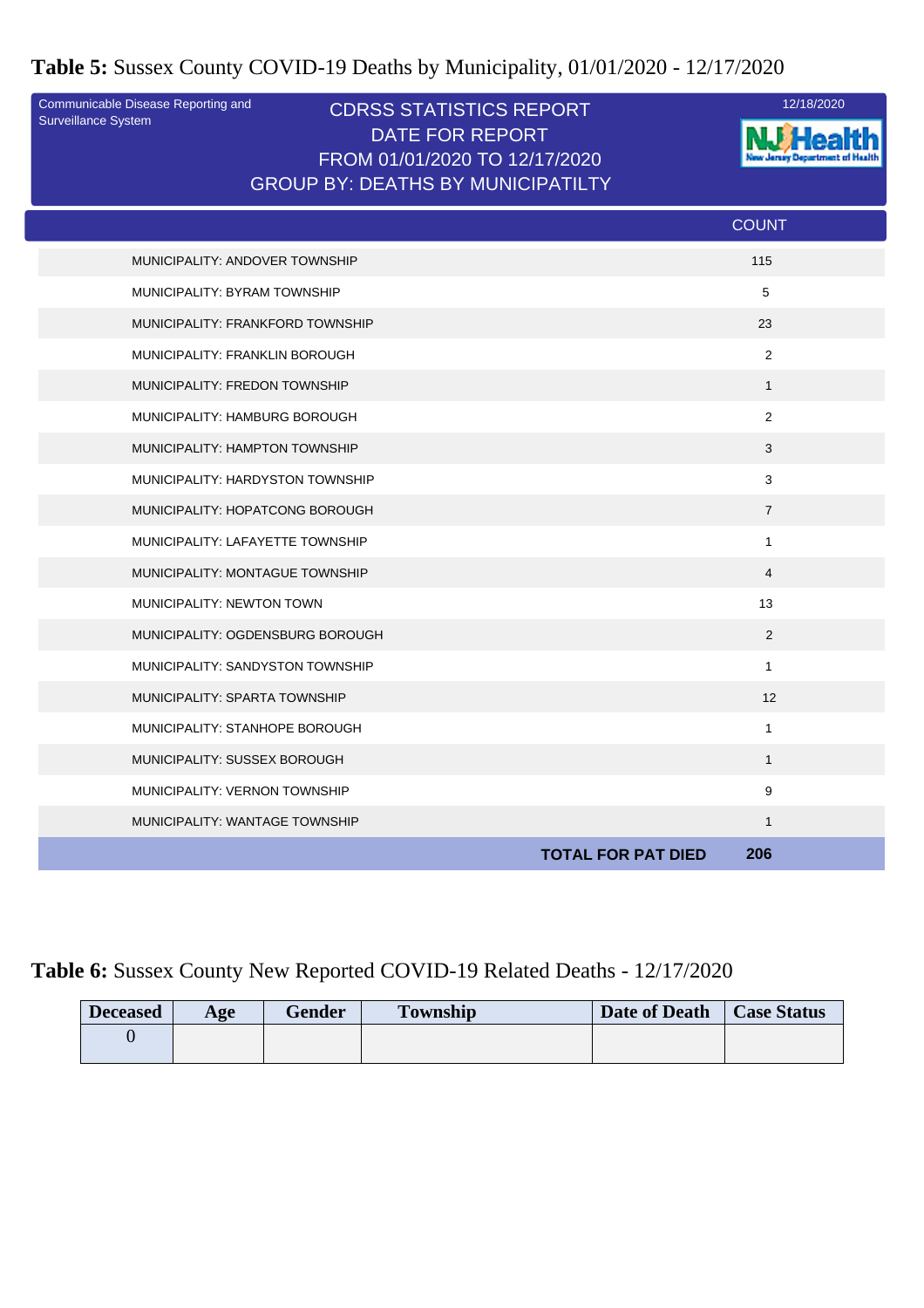

**Figure 6**: Sussex County COVID-19 Deaths by Municipality

**Figure 7:** Sussex County COVID-19 Related Death Cases by Date of Death

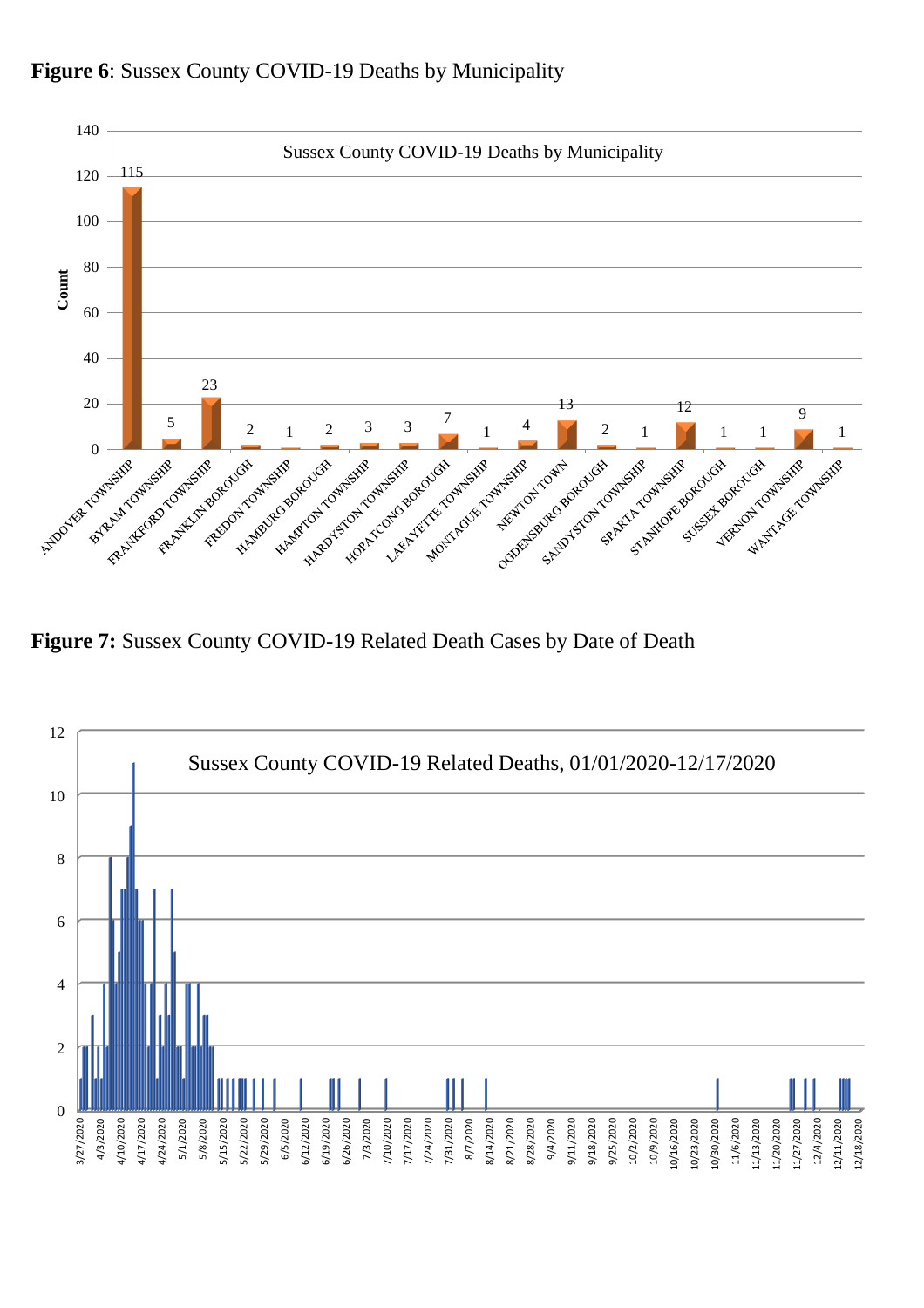**Table 7:** Sussex County COVID-19 Deaths by Gender

| <b>Gender</b> | Count | Percentage |
|---------------|-------|------------|
| Female        | 96    | 47%        |
| Male          | 110   | 53%        |

**Figure 8:** Sussex County COVID-19 Deaths by Gender





**Table 8:** Sussex County COVID-19 Deaths by Race

| Race                              | Count | Percentage |
|-----------------------------------|-------|------------|
| AMERICAN INDIAN OR ALASKAN NATIVE |       | 0.5%       |
| <b>ASIAN</b>                      |       | 2%         |
| <b>BLACK OR AFRICAN AMERICAN</b>  | 24    | 11.5%      |
| <b>OTHER</b>                      |       | 2%         |
| <b>WHITE</b>                      | 173   | 84%        |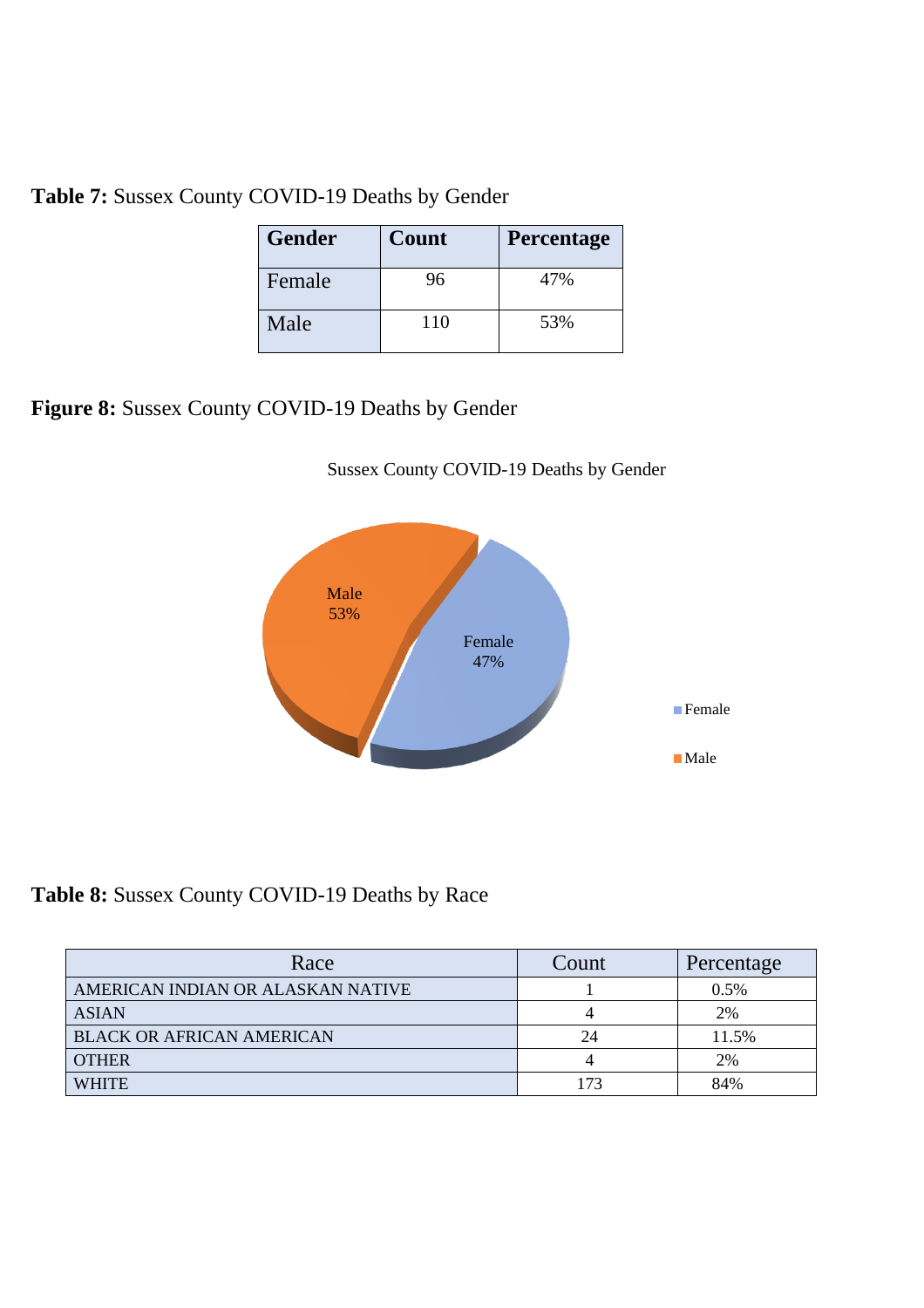

#### **Figure 9:** Sussex County COVID-19 Deaths by Race

**Figure 10:** Sussex County COVID-19 Deaths by Age Group

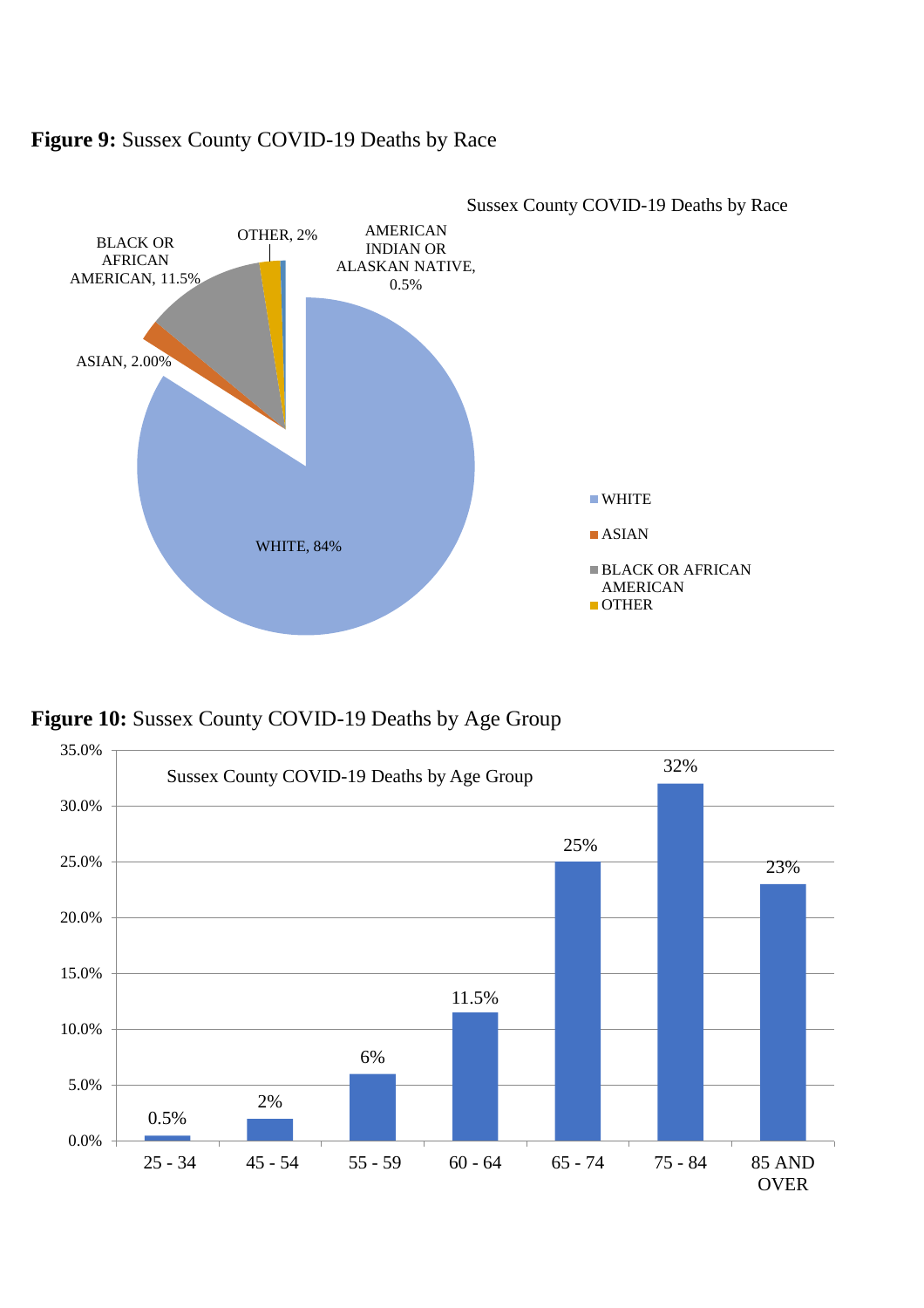#### **Figure 11: Sussex County COVID-19 Related Hospitalizations by Date of Admission**



# Sussex County Hospitalization by Date of Admission

**Table 9**: Sussex County COVID-19 Cases by Outcome – 12/17/2020

|       | Total Number of Cases   Total Number of Cases   Total Number of Cases<br>Recovered | Deceased | <b>Total Number of Cases</b><br>Under Investigation |
|-------|------------------------------------------------------------------------------------|----------|-----------------------------------------------------|
| 4,279 | 3,124                                                                              | 206      | 949                                                 |